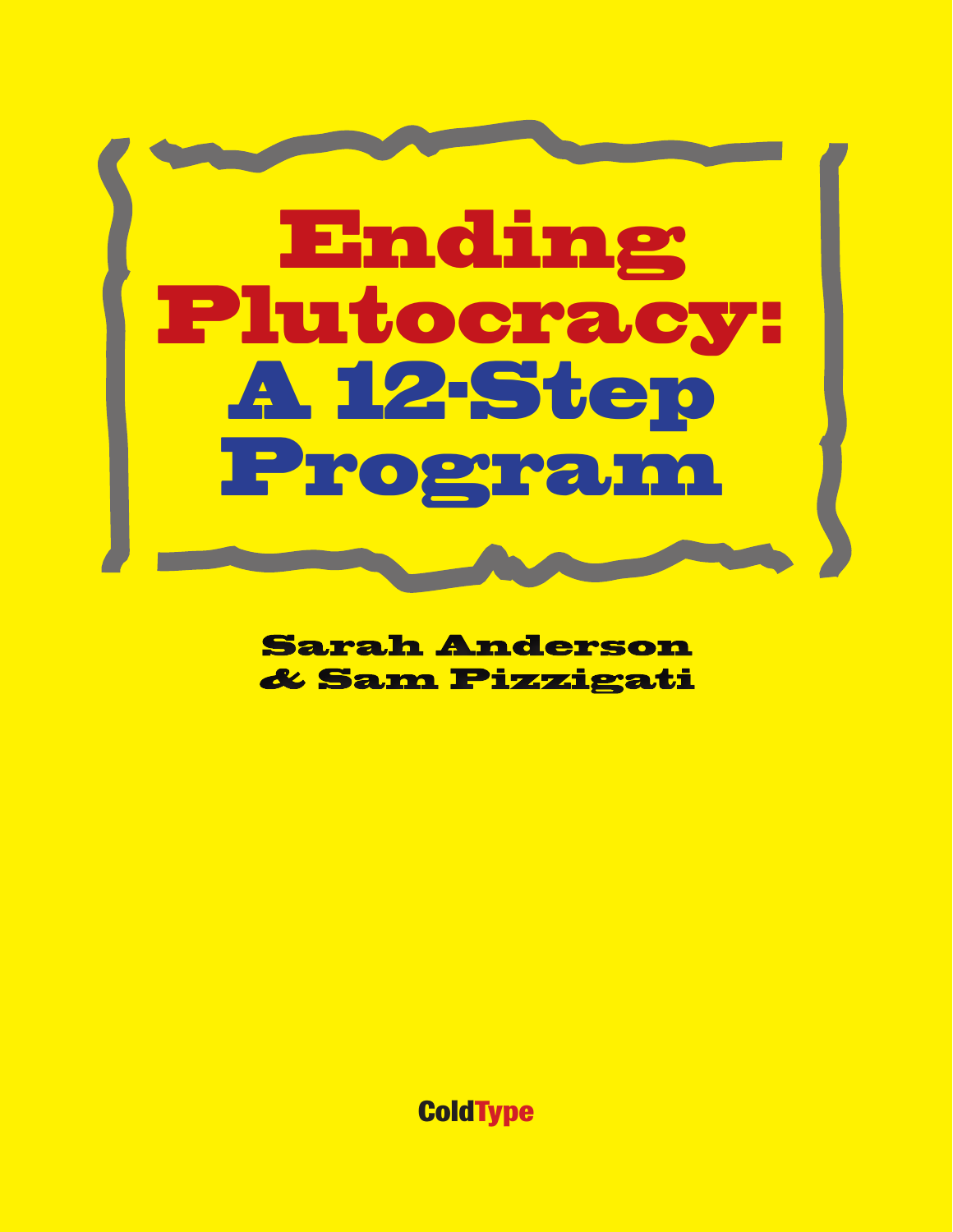

**Sara Anderson** has written numerous studies, articles and books on global corporations and the social and environmental impacts of trade and investment liberalization. She sits on the steering committee of the Alliance for Responsible Trade and served on the staff of the International Financial Institutions Advisory Commission ("Meltzer Commission"), which presented their recommendations for World Bank and IMF reform to the U.S. Congress in 2000.

An IPS associate fellow, **Sam Pizigatti** has edited Too Much, an online newsletter on excess and inequality, since 1995. He has written widely on issues around the concentration of income and wealth, with op-eds and articles appearing in the New York Times, the Washington Post, the Miami Herald, the Los Angeles Times, and a host of other newspapers and periodicals. His latest book, Greed and Good: Understanding and Overcoming the Inequality that Limits Our Lives (Apex Press), won an "outstanding title" of the year rating from the American Library Association (Choice, January 2006).

Reprinted with permission from the June 30, 2008 issue of The Nation magazine. Portions of each week's Nation magazine can be accessed at [http://www.thenation.com."](http://www.thenation.com.%E2%80%9D)

# **ColdType**

WRITING WORTH READING FROM AROUND THE WORLD **[http://coldtype.net](http://www.thenation.com.%E2%80%9D)**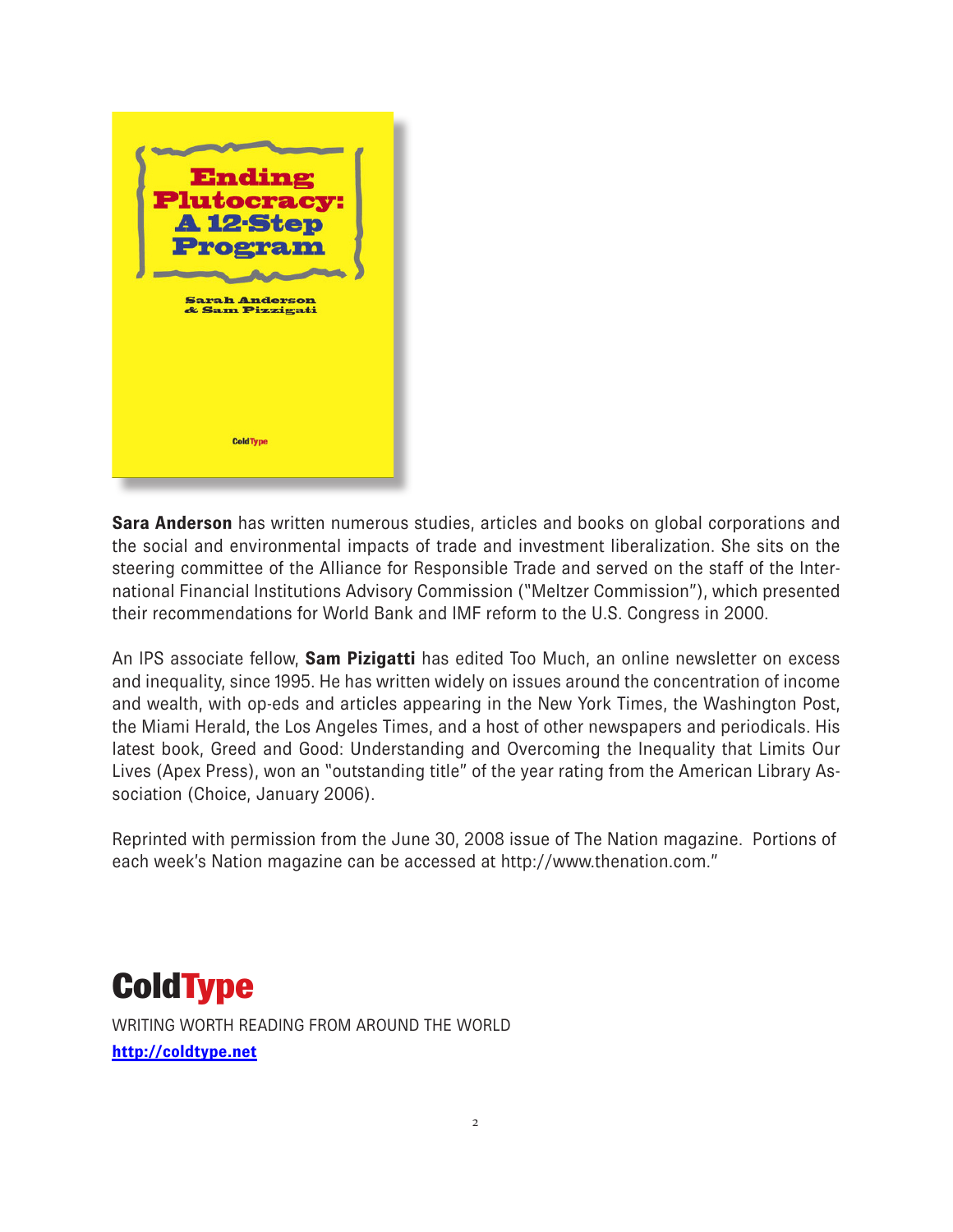Struggled to survive in world dominated by the superrich. Now it's our turn.

America's first Gilded Age didn't merely end. Progressives had to fight to end it. Our forebears did battle, decade after decade, for proposals that dared to "soak the rich."

How quaint that phrase now seems. Progressives today do talk about making the superrich pay their "fair tax share"; but we no longer dare imagine an America without the superrich. We have become addicted to a politics that ignores the power of the fabulously wealthy to define – and distort – our nation's political agenda.

How can we end this addiction? In the twelve-step spirit of dependency-busters everywhere, we offer a dozen policy approaches that can help slice America's superwealthy down to democratic size. To help us rebuild our plutocracy-busting selfconfidence, we begin with the somewhat more winnable.

#### **Step 1: Admit we are powerless unless we learn more about how concentrated our nation's wealth has become.**

Back in 1907 Joseph Pulitzer ended his publishing career with a farewell that urged readers to forever beware "predatory plutocracy." He had started that career, years earlier, exposing wealthy taxdodgers. Disclosure has been a prime weapon in the progressive arsenal ever since.

\* Require government contractors to reveal how much their executives make. The Securities and Exchange Commission currently requires publicly traded companies to reveal how much their top five executives are making. But privately held companies face no such mandate, and the CEO of private security giant Blackwater last fall refused to divulge how much he has personally pocketed from his company's contracts in Iraq. One bill now before Congress, the Gov-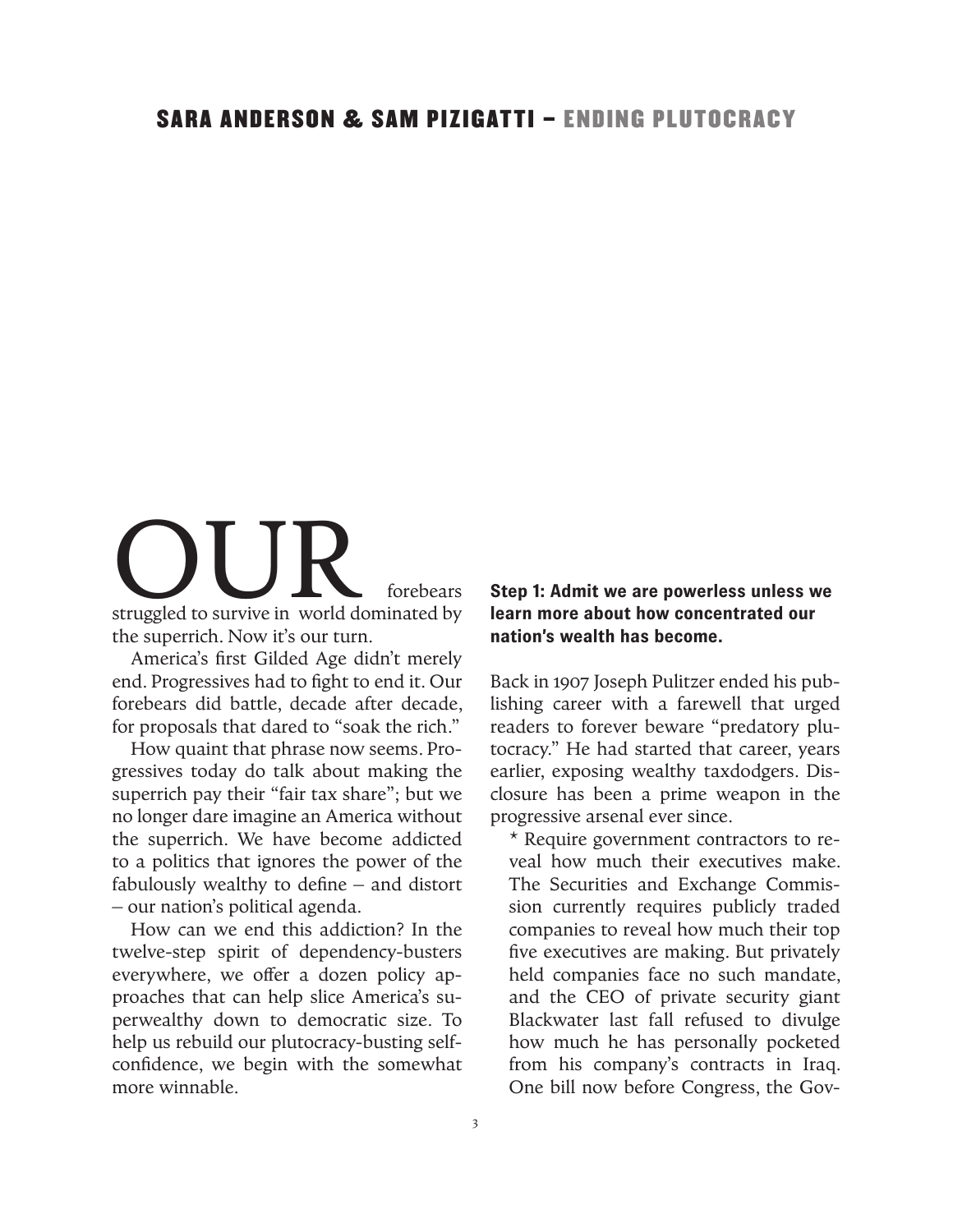ernment Contractor Accountability Act, would force companies like Blackwater to disclose their top executive pay.

\* Require corporations to report CEOworker pay gaps. CEOs now take in, as a share of corporate earnings, twice as much as they walked off with just a decade ago. The labor share of national income, meanwhile, has shrunk to record lows. Which companies are shoving the most cash up the corporate flow-chart? If corporations were required to annually document the gap between their highestand lowest-paid employees, we would know.

\* Require the super-wealthy to make their tax returns public. In 1934 early New Dealers enacted legislation that made the incomes of wealthy people and the taxes they pay a matter of public record. But the super-rich quickly launched a fervid PR campaign that attacked the new statute as an open invitation to kidnappers. In an America still reeling from the infamous Lindbergh baby snatching, that claim gave lawmakers a convenient cover for repealing this tax sunshine mandate. In 2005 America's top-earning 400 paid a paltry 18.2 percent of their incomes in federal tax. It's time to let the sunshine back in.

#### **Step 2: Trust in a power greater than CEOs and their buddies.**

America's top 0.01 percent of taxpayers have seen their collective income quadruple, after inflation, over the past two decades. Corporate executives account for about a fifth of that income. How have

CEOs engineered their awesome take-

homes? They essentially pay themselves. They sit on each other's corporate boards and rubber-stamp executive pay plans that come from consultants who know where their bread's buttered. Democratizing corporate governance could help end this enabling.

\* Give shareholders a "say on pay." The House of Representatives voted last year to give shareholders the right to vote on executive compensation. But these votes would be advisory only, and such nonbinding votes elsewhere - in Britain, for instance - haven't done much to break executive pay spirals. Still, the prospect of shareholder "no" votes could dampen the willingness of corporate boards to keep signing blank checks. The Senate has so far stalled on "say on pay."

 \* End Kremlin-style corporate board elections. To really rein in CEO pay, shareholders need more than an advisory say on pay. They need a say on who sits on corporate boards. Corporate board elections currently sport all the democratic trimmings of Leonid Brezhnev's Supreme Soviet, complete with fixed slates. In 2003 the SEC proposed giving shareholders a halfway meaningful right to vote for alternative candidates. But fierce opposition from the Business Roundtable, the nation's leading CEO club, nyeted this attempt at corporate perestroika.

\* Give all stakeholders a real corporate voice. Shareholders, suitably empowered, could help check executive excess. But workers and their communities have just as much stake in CEO pay decisions as shareholders because over-the-top pay plans give CEOs an incentive to pump up short-term bottom lines at the expense of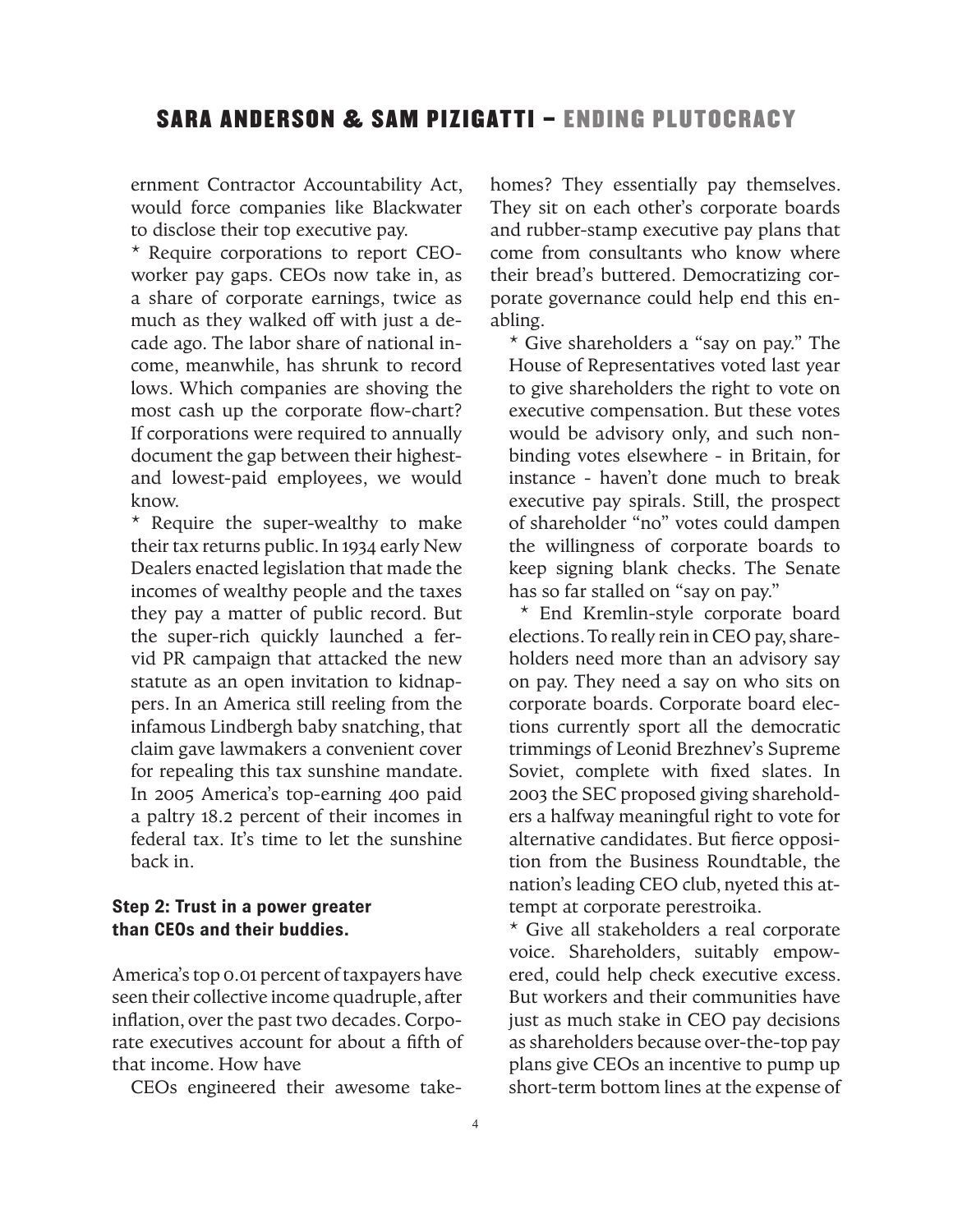long-haul enterprise success. Mandating worker and community representation on corporate boards could institutionalize a voice for all corporate stakeholders.

#### **Step 3: Don't let the tax code enable executive excess.**

Corporate boards don't deserve all the blame for excessive executive compensation. Lawmakers have been enablers, too. They've littered the tax code with provisions that encourage outsized rewards at the top of the corporate ladder. Progressives ought to be launching an anti-littering campaign.

\* Eliminate stock-option accounting sleight-of-hand. Corporations today can legally claim tax deductions for executive stock options that run up to ten times higher than the cost of these options that corporations record in their annual financial statements. In 2005, just-released IRS figures show, the gap between what executive options cost corporations and what corporations deducted off their taxes for these options hit \$61 billion. Senator Carl Levin has introduced legislation that would shut this loophole and raise billions annually in new tax revenue.

\* End bankruptcy bonanzas. In 2005 Congress banned companies in bankruptcy proceedings from giving executives retention and severance bonuses that run over ten times the bonus that workers receive. But the new law doesn't limit "performance-based" bonuses, and corporations are sailing through this loophole. Calpine, a California energy company, exited bankruptcy this past winter with a workforce cut by nearly a third. The company's CEO exited with a \$10.9 million bonus.

\* Cap tax-free "deferred pay." Of Fortune's top 1,000 US companies, 90 percent have set up deferred-pay accounts that let top executives shield unlimited amounts of compensation from taxes. Target CEO Robert Ulrich, for example, held \$133.5 million in his deferred-pay account at the end of 2006. By contrast, the cubicle crowd faces strict limits on how much income can be deferred via  $401(k)$  plans? \$15,500 is the max for most workers. Corporate lobbyists last year squashed a Senate effort that would have placed a modest \$1 million cap on executive pay deferrals.

#### **Step 4: Insist on a searching IRS inventory of super-wealthy wallets.**

Today's IRS agents, OMB Watch reported earlier this year, are actually spending more time auditing poor taxpayers than rich ones. Progressives ought to be demanding an IRS that zeroes in on the awesomely affluent.

\* Shut down offshore income hideaways. A University of Michigan study estimates that the super-rich are dodging as much as \$50 billion per year in federal taxes by stashing income overseas. Arbitrary time limits on IRS investigations help make recovering these lost billions next to impossible.

\* End charitable giveaway scams. Wealthy Americans are routinely overvaluing the artwork they donate to museums - and the IRS remains too understaffed to stop them. America's rich, overall, claim about \$1 billion a year in tax write-offs for donated artwork. Let's stop subsidizing art museum vanity wings.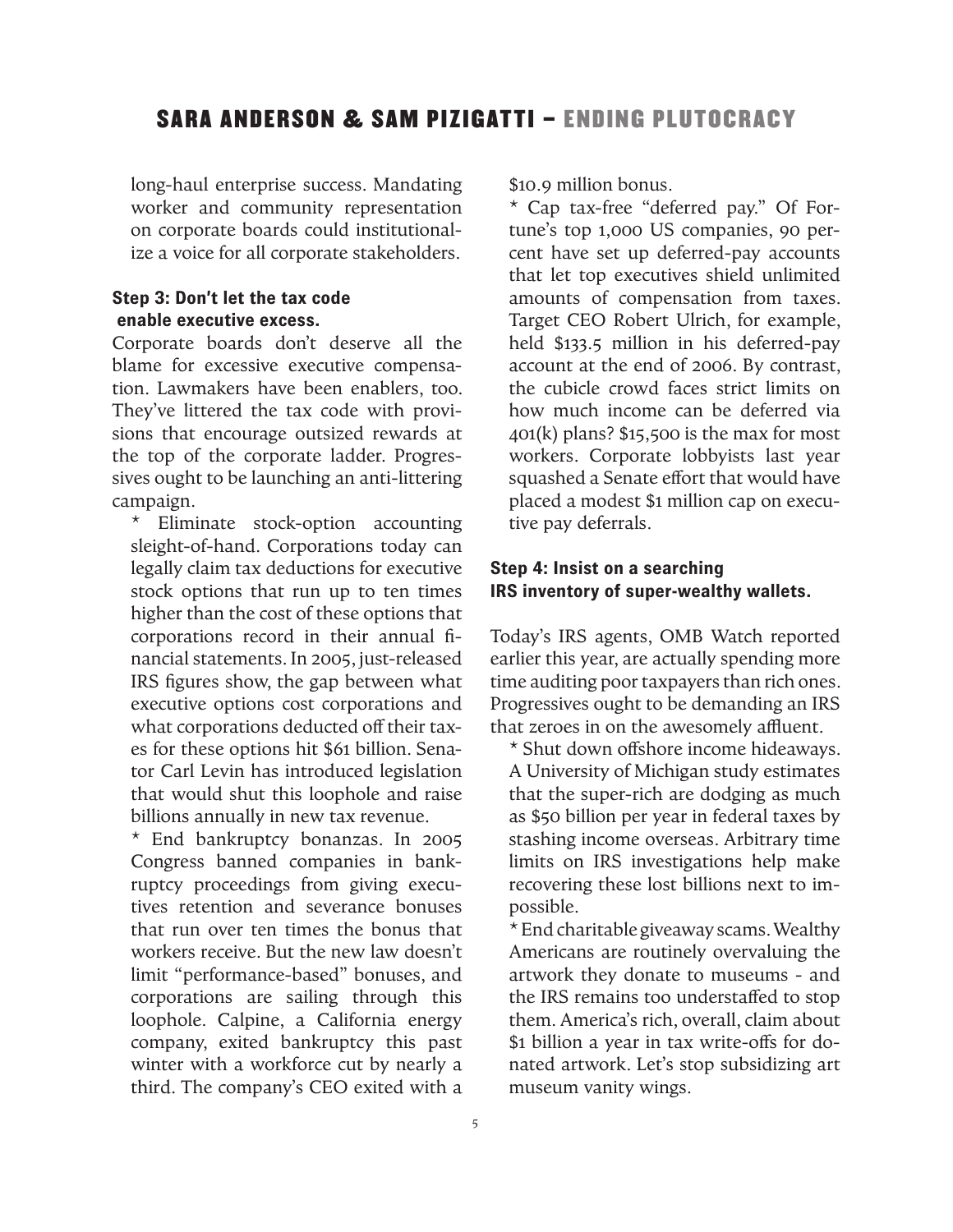\* Put the kibosh on wealth warehousing at elite alma maters. Super-rich alums are saving beaucoup bucks in taxes by pouring enormous wealth into elite private universities. Harvard's endowment last year hit \$34.6 billion - at a time when public colleges are cutting programs and hiking tuitions. Elite endowments pay a mere 2 percent excise tax on their investment earnings. They should pay at twice that rate - and even higher if they don't spend, on education, at least 5 percent of their endowment value a year.

#### **Step 5: Clamp down on hedge-fund kingpins.**

Last year fifty hedge-fund managers took home more than \$210 million each. Perhaps even more amazing: hedge fund office receptionists pay more of their incomes in taxes than their bosses. How is that possible? A good bit of hedge-fund manager income comes as a cut of the profits the funds generate. Our financial royals can claim this cut as a capital gain, a neat maneuver that chops their tax rate from 35 to 15 percent. Last year an attempt to shut this hedge and private equity fund loophole died in the Senate.

#### **Step 6: Make amends to those who truly earn their income.**

We could skip Step 5 if we simply taxed "earned income" - the money people make from actual labor - at the same rate as the "unearned income" - that comes from sitting back and letting money do all the heavy lifting. America's richest regularly realize vast amounts of this unearned income, mostly through dividends and capital gains from trading stocks, bonds and other forms of property. On these unearned billions, they pay taxes at a 15 percent rate, less than half the 35 percent top rate on ordinary earned income.

#### **Step 7: Treat outsize d pay as a defect of corporate character.**

Our tax law lets corporations claim, as tax deductions, reasonable business expenses. But what's reasonable? Corporations can today deduct, as a "reasonable" expense, whatever they shell out in excessive executive pay, so long as they label that excess a reward for "performance." Representative Barbara Lee's Income Equity Act, a bill introduced last year, would cap the executive pay that corporations can deduct at twenty-five times the pay of a company's lowestpaid workers. Maryland State Senator Paul Pinsky has introduced similar legislation at the state level.

#### **Step 8: Awake to the simplicity of tax surcharges.**

Debating tax code ins and outs can take time. In the past, progressives have used a shortcut to hike taxes on the financially fortunate: the surcharge, a simple add-on to the tax owed under existing law. Representative Charlie Rangel last year proposed a 4 percent surtax on income over \$200,000 and a 4.6 percent surcharge on income over \$500,000, hikes that would raise \$832 billion over ten years. Commentator Nicholas von Hoffman has urged a somewhat edgier surcharge, a special "Victory Over Terror" levy that would subject incomes over \$5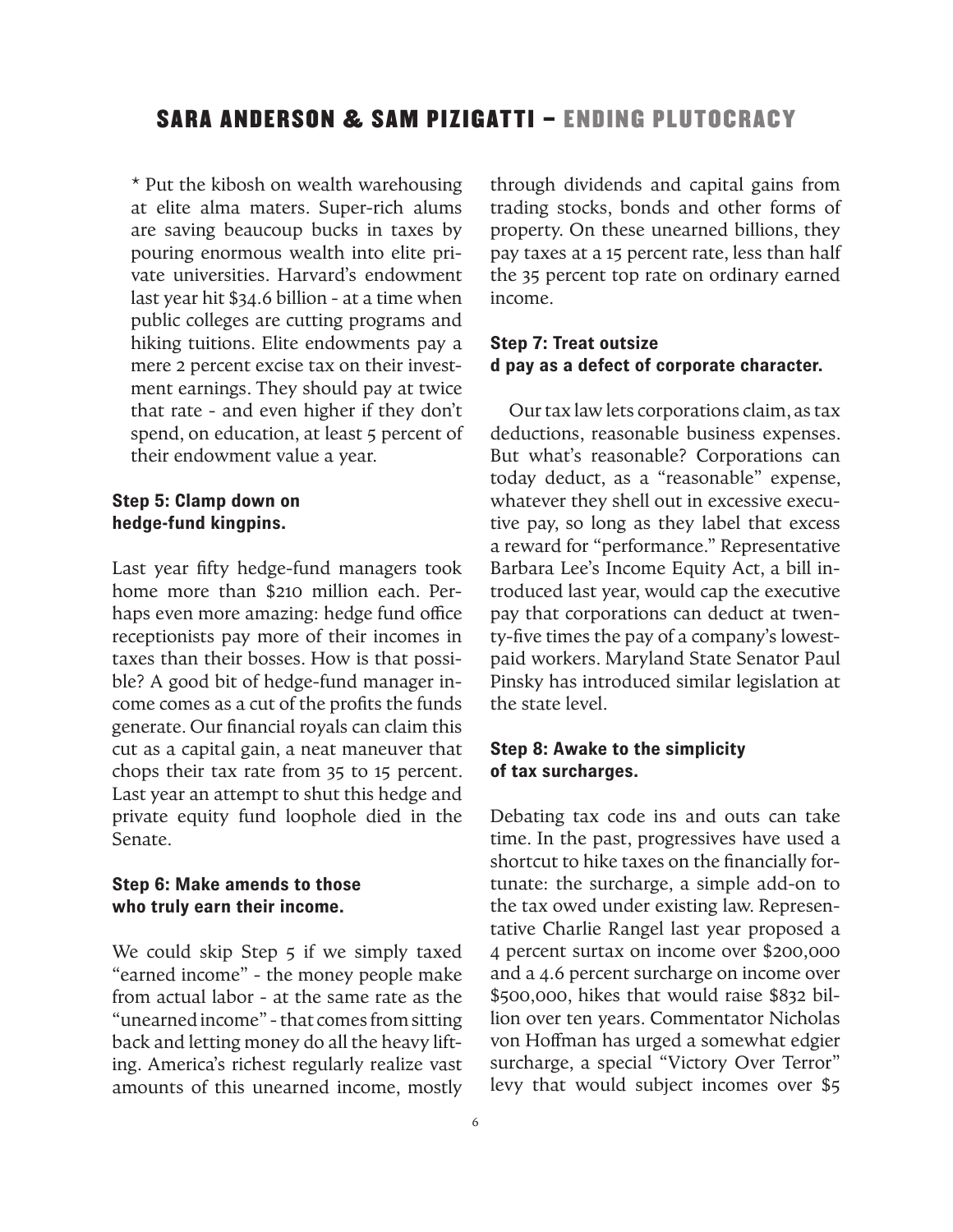million to a 20 percent extra charge that would expire only "when the war on terror is won or declared over."

#### **Step 9: Seek a more progressive reckoning with the dearly departed.**

In 2001 the first Bush tax cut included a phaseout of the estate tax, our nation's only levy on inherited wealth. But after 2010, unless Congress acts, the estate tax on America's largest bequests will revert to pre-W levels. Estate tax foes, to prevent that, want estate tax rates slashed to mere nuisance status. If they succeed, the last three decades of excess in Corporate America will turn into a skyscraper-high foundation for a new aristocracy that would have the wealth - and power - to frustrate progressive social change for generations to come. Representative Jim McDermott has a better idea. He's promoting legislation that would place a 55 percent estate tax on fortunes greater than \$10 million.

#### **Step 10: Restore sanity to the taxation of wealth.**

Typical American families have little net worth outside the value of their homes. The super-wealthy, even those with multiple mansions, hold the vast bulk of their wealth in financial investments. Normal property taxes leave this financial wealth totally untaxed. The result: average Americans pay a tax on their wealth. Rich Americans don't. About a dozen European nations sidestep this double standard by levying a small annual tax on all wealth holdings. In the United States, economist Edward Wolff has calculated, a wealth tax that exempted the

first \$250,000 of household wealth, then imposed a graduated rate that topped off at 0.8 percent on fortunes over \$5 million, would raise about \$60 billion a year.

#### **Step 11: Leverage the power of the public purse.**

Our tax dollars do not go, by law, to companies that increase racial or gender inequality. We deny government contracts to companies that discriminate, in their employment practices, by race or gender. So why should we let our tax dollars go to companies that increase economic inequality? Hundreds of billions of taxpayer dollars are today flowing annually to companies that pay their CEOs more for a day's work than their workers make in a year. One antidote: We could deny federal contracts or subsidies to companies that pay their top executives over twenty-five times what their lowestpaid workers receive. One bill now pending in Congress, the Patriot Corporation of America Act, steps in this direction. The bill would extend tax breaks and federal contracting preferences to companies that meet benchmarks for good corporate behavior. Among the benchmarks: not compensating any executive at over 10,000 percent - 100 times - the income of a company's lowestpaid full-timer.

#### **Step 12: Admit to ourselves that maybe Ike had it right.**

In Eisenhower America income over \$400,000 - the equivalent of less than \$3 million today - faced a top marginal tax rate of 91 percent. Our current top rate: 35 percent. In 2004, after exploiting loopholes,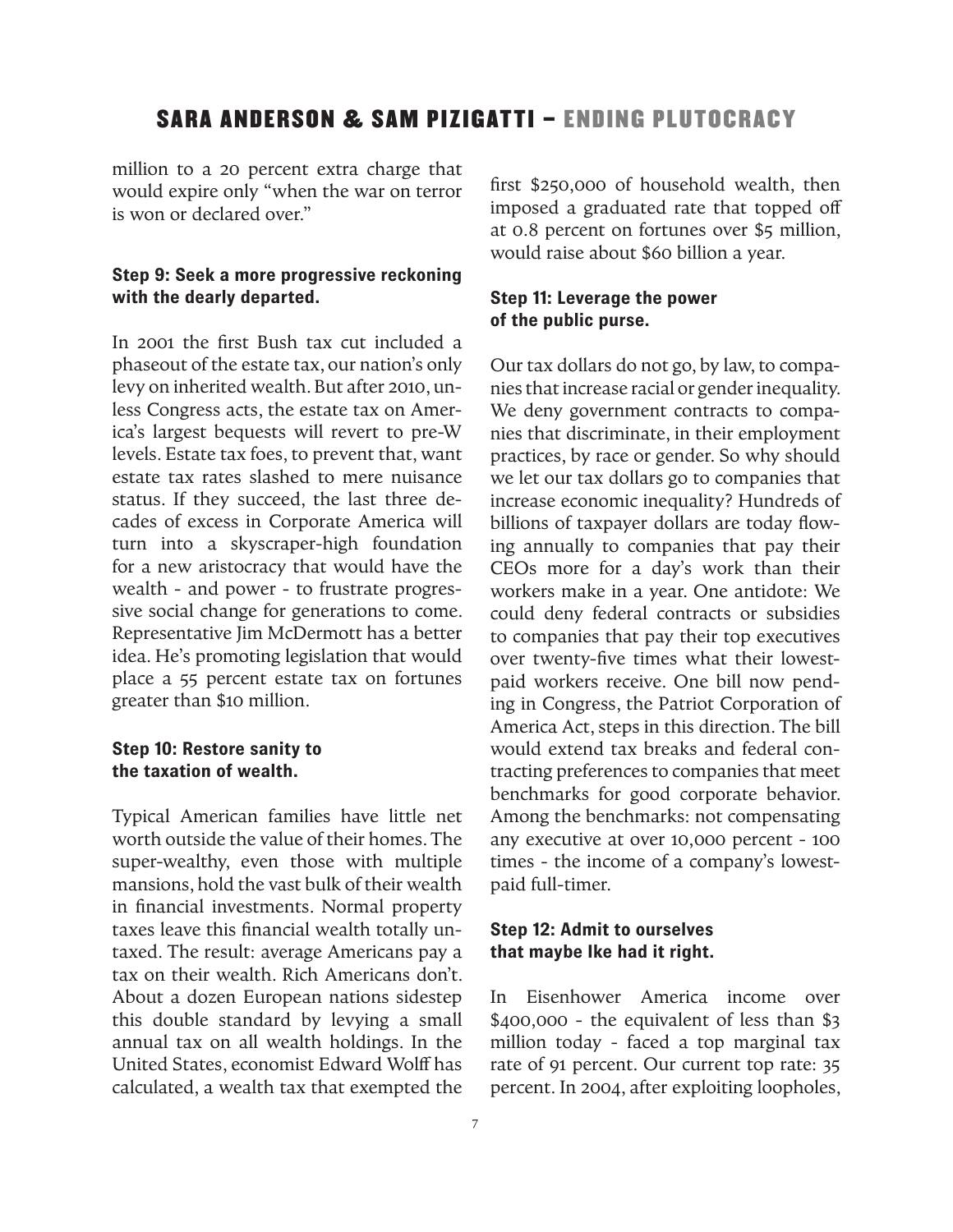taxpayers who took home more than \$5 million paid an average 21.9 percent of their incomes in federal tax. Back in 1954 the federal tax bite on taxpayers with comparable incomes averaged 54.5 percent. How much revenue could be raised by a significant tax hike on America's highest incomes? If the top rate were raised to 50 percent on all income between \$5 million and \$10 million and 70 percent on income above \$10 million, federal revenues in 2008 would jump \$105 billion and the nation's richest 0.1 percent would still be paying less in taxes than they did under Ike.

A century ago, progressives never actually agreed on any one set of proposals to end rule by the rich. They vigorously - and constantly - debated competing proposals.

That debate needs restarting. We hope this list helps.

We also need to recognize that blueprints for social change don't go anywhere without social changers, without organized pressure from below. In America's first great triumph over plutocracy, that pressure came in the main from a resurgent labor movement. To repeat that success, labor once again needs to be surging, one big reason why initiatives that aim to help unions organize - like the Employee Free Choice Act campaign - have a key role to play in any plutocracy-busting offensive. Can such an offensive succeed? Why not? Our forebears faced a plutocracy more entrenched than ours. They beat that plutocracy back.

Our turn. CT